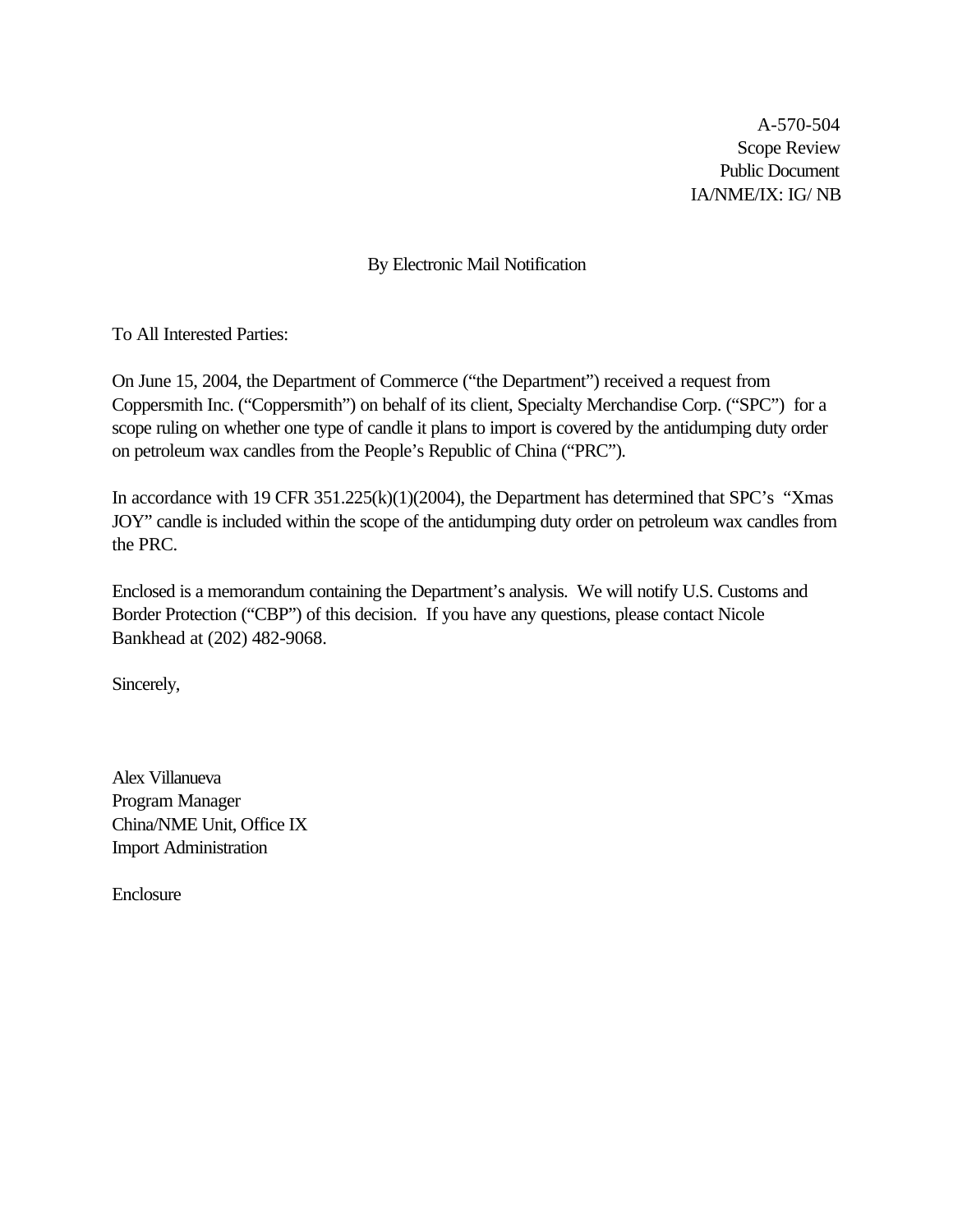A-570-504 Scope Review Public Document IA/NME/IX: IG/NB

| <b>MEMORANDUM FOR:</b> | Barbara E. Tillman<br><b>Acting Deputy Assistant Secretary</b><br>for Import Administration                                                                                                  |
|------------------------|----------------------------------------------------------------------------------------------------------------------------------------------------------------------------------------------|
| FROM:                  | James C. Doyle<br>Director, Office IX<br><b>Import Administration</b>                                                                                                                        |
| <b>SUBJECT:</b>        | Final Scope Ruling: Antidumping Duty Order on Petroleum Wax<br>Candles From the People's Republic of China (A-570-504);<br>Coppersmith Inc. on behalf of Specialty Merchandise Corp. ("SPC") |

#### **Summary**

On June 15, 2004, the Department of Commerce ("the Department") received a request from Coppersmith Inc. ("Coppersmith") on behalf of their client, SPC, for a scope ruling to determine whether its "Xmas JOY" candles are included within the scope of the antidumping duty order on petroleum wax candles from the People's Republic of China ("PRC"). Antidumping Duty Order: Petroleum Wax Candles from the People's Republic of China, 51 FR 30686 (August 28, 1986) (" $Order$ "). In accordance with 19 CFR 351.225(k)(1), we recommend that the Department determine that SPC's "Xmas JOY" candles are within the scope of the Order.<sup>1</sup>

## **Background**

On June 15, 2004, the Department received a letter from Coppersmith requesting a scope ruling on its "Xmas JOY" candles. On November 5, 2004, the National Candle Association ("NCA") submitted comments on Coppersmith's scope ruling requests.

#### **Coppersmith's Scope Request**

 $<sup>1</sup>$  The Department has developed an internet website that allows interested parties to access prior</sup> scope determinations regarding the Order. This website lists all scope determinations from 1991 to the present. It can be accessed at http://ia.ita.doc.gov/download/candles-prc-scope/index, and will be updated periodically to include newly issued scope determinations.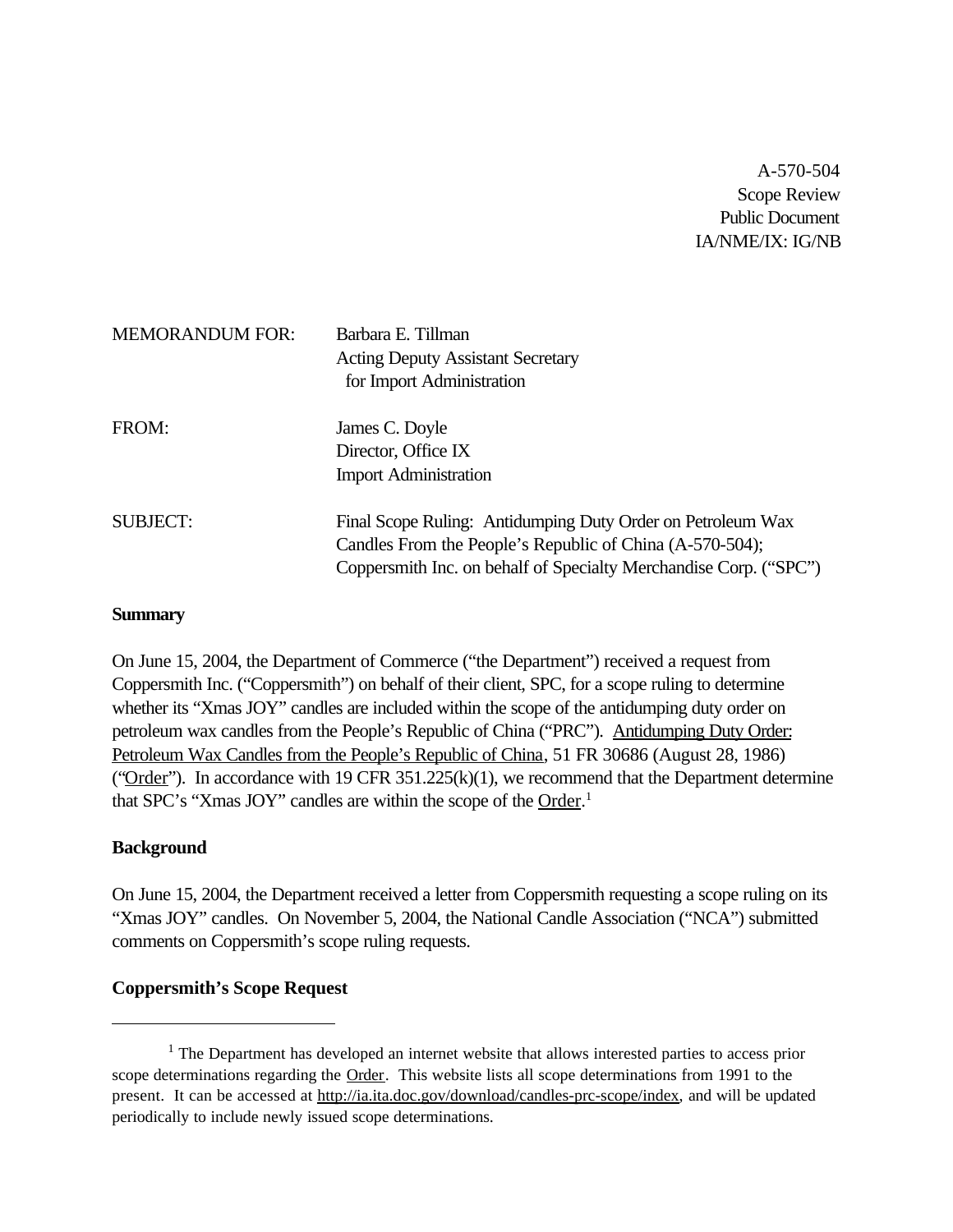Coppersmith argues that its "Xmas JOY" candles are a festive article as they are identified with Christmas, which would make them eligible for the novelty exception either as novelty candles in the form of identifiable objects or holiday novelty candles. Specifically, Coppersmith argues that because the "Xmas JOY" candles contain the words "Xmas" and "JOY" they should not be included within the scope of the Order. The following is a brief excerpt of Coppersmith's description of its candles from its June 15, 2004, submission:

The Xmas "JOY" candle consists of three block candles all supported by the metal stand. The red block candle has the letter "J" that protrudes from sides of the block. The green block candle has the letter "O" that protrudes from the sides of the block. The blue block candle has the letter "Y" that protrudes from the sides of the block.

U.S. Customs has issued Binding Ruling NY H84509 dated September 6, 2001 classifying this candle as a festive article under HTS#9505.10.2500.

Coppersmith included a sample of the "Xmas JOY" candle with its scope ruling request.

### **The NCA's Comments to Scope Request**

The NCA submitted comments objecting to the exclusion of the candles proposed by Coppersmith. In its submission, the NCA detailed the history of the Order and the criteria for determining candle exclusions from the scope of the Order. Specifically, the NCA discusses the narrow definitions pertaining to the novelty candle exceptions, identifiable object candle exceptions, and candles designated for holiday season use. The NCA argues that Coppersmith's candles are not in the shape of identifiable objects or designed for use only in connection with the holiday season and, therefore, they fall within the scope of the Order. The NCA notes that:

Coppersmith's "JOY" candles, has a "J" embossed on one candle on one side, an "O" embossed on another candle on one side, and a "Y" embossed on another candle on one side. Each candle hastwo blank sides, and each candle has "Merry Xmas" embossed on one side. The Department has previously ruled that the word "JOY" does not limit the use of a candle only in connection with the Christmas holiday. {Final Scope Ruling–Antidumping Duty Order on Petroleum Wax Candles from the People's Republic ofChina (A-570-504); Atico International, Inc. (Nov.1, 2002) and Meijer Inc. (Dec. 15, 1997)}...Furthermore, the words "Merry Xmas" only appear on one side of each cube, and therefore cannot be viewed froma majority of angles, and therefore, the candles must be included within the scope of the Order.

#### **Legal Framework**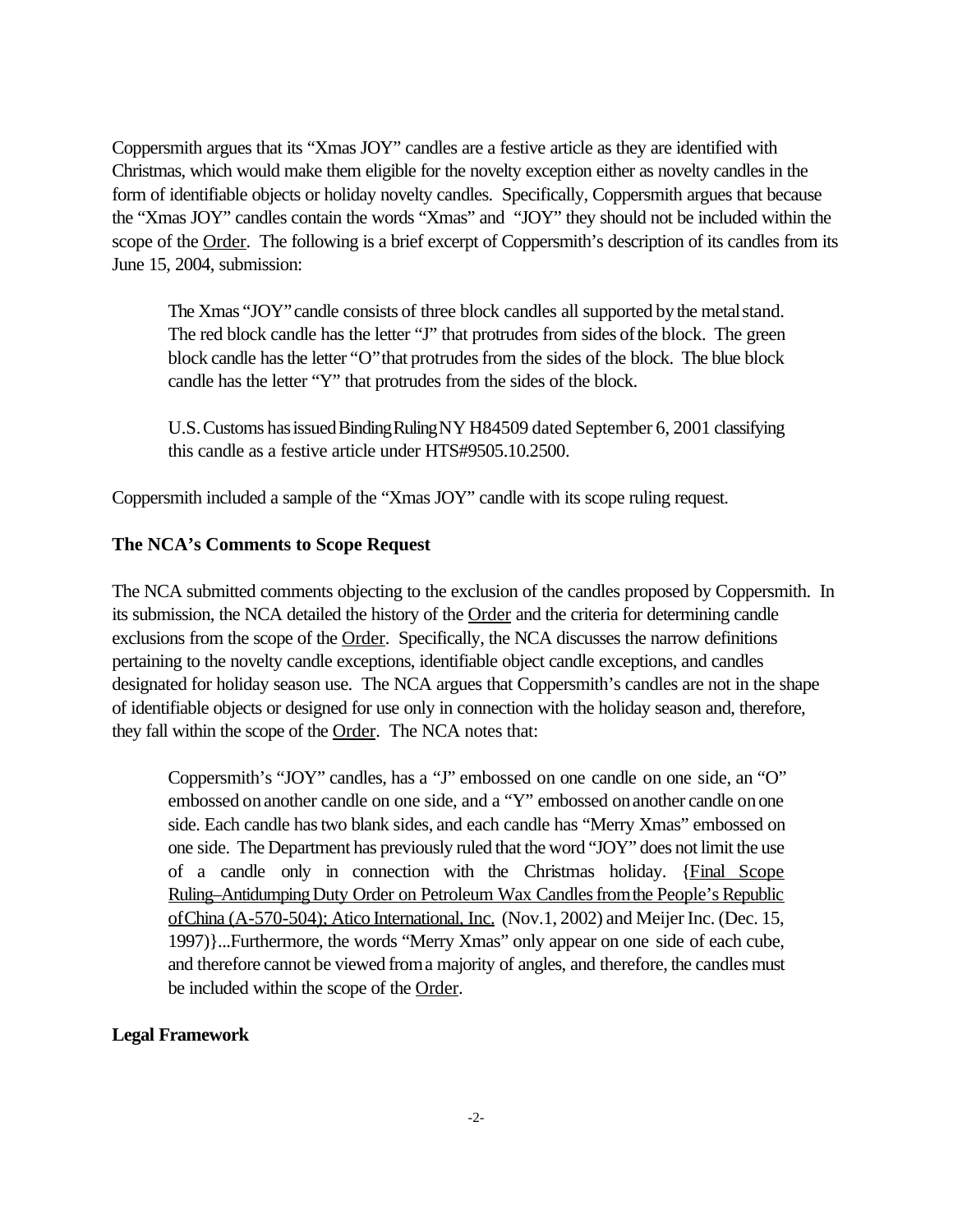The regulations governing the Department's antidumping scope determinations are found at 19 CFR 351.225 (2004). On matters concerning the scope of an antidumping duty order, the Department first examines the descriptions of the merchandise contained in the petition, the initial investigation, and the determinations of the Secretary (including prior scope determinations) and the U.S. International Trade Commission ("ITC"). This determination may take place with or without a formal inquiry. If the Department determines that these descriptions are dispositive of the matter, the Department will issue a final scope ruling as to whether or not the subject merchandise is covered by the order. See 19 CFR 351.225(k)(1).

Conversely, where the descriptions of the merchandise are *not* dispositive, the Department will consider the five additional factors set forth at 19 CFR 351.225(k)(2). These criteria are: (1) the physical characteristics of the merchandise; (2) the expectations of the ultimate purchasers; (3) the ultimate use of the product; (4) the channels of trade in which the product is sold; and (5) the manner in which the product is advertised and displayed. The determination as to which analytical framework is most appropriate in any given scope inquiry is made on a case-by-case basis after consideration of all evidence before the Department.

In the instant case, the Department has evaluated Coppersmith's requests in accordance with 19 CFR  $351.225(k)(1)$  and finds that the descriptions of the products contained in the petition, the initial investigation, and the determinations of the Secretary (including prior scope determinations) and the ITC are dispositive with respect to Coppersmith's "Xmas JOY" candles. Therefore, for these candles, the Department finds it unnecessary to consider the additional factors set forth at 19 CFR 351.225(k)(2).

Documents and parts thereof from the underlying investigation that the Department deemed relevant to this scope ruling were made part of the record of this determination and are referenced herein. Documents that the Department did not present, or place on the record, do not constitute part of the administrative record for this scope determination.

In its petition of September 4, 1985, the NCA requested that the investigation cover:

{c}andles {which} are made from petroleum wax and contain fiber or paper-cored wicks. They are sold in the following shapes: tapers, spirals, and straight-sided dinner candles; rounds, columns, pillars; votives; and various wax-filled containers. These candles may be scented or unscented ... and are generally used by retail consumers in the home or yard for decorative or lighting purposes.

See Antidumping Petition (September 4, 1985), at 7.

The Department defined the scope of the investigation in its notice of initiation. This scope language carried forward without change through the preliminary and final determinations of sales at less than fair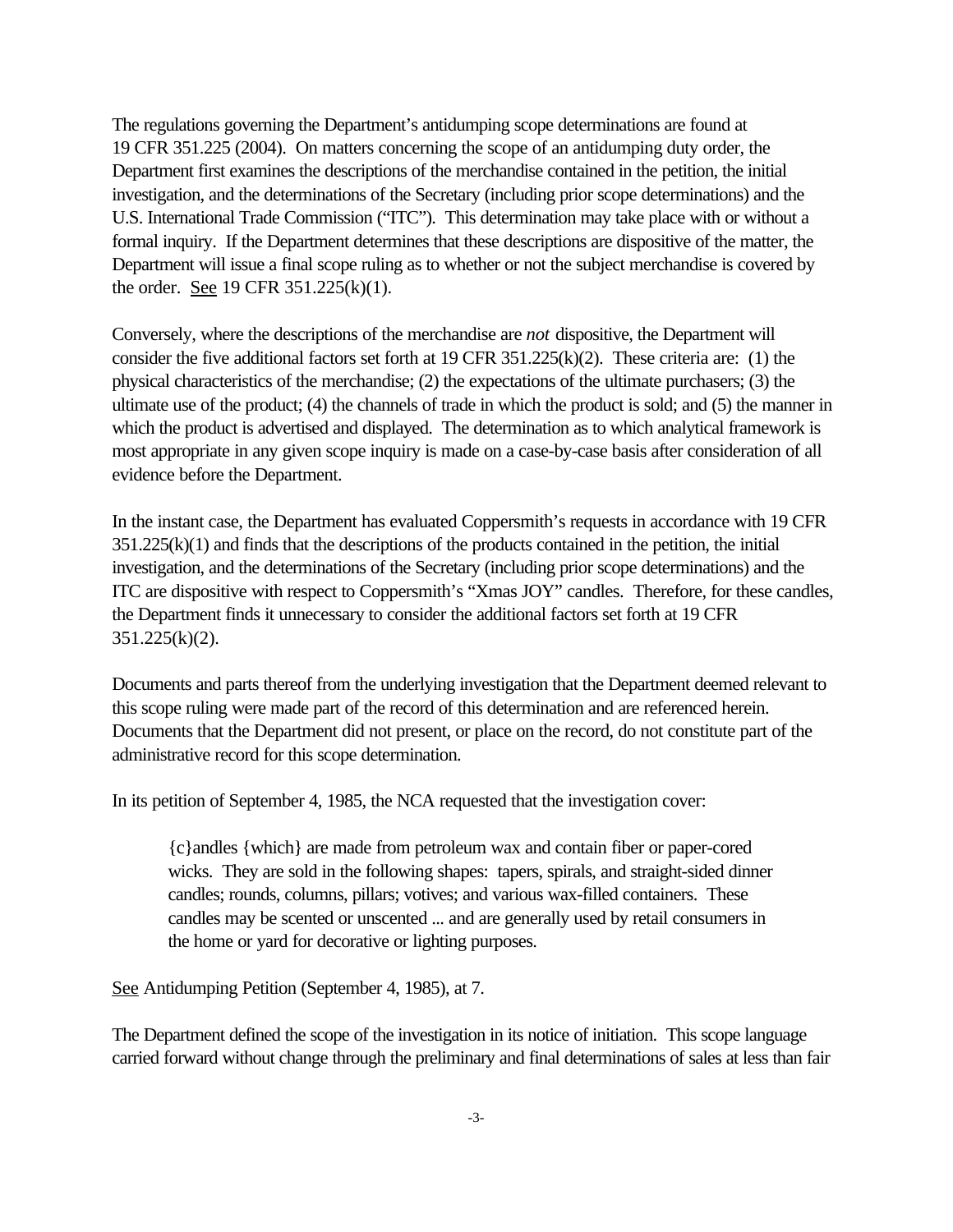value and the eventual antidumping duty order:

{c}ertain scented or unscented petroleum wax candles made from petroleum wax and having fiber or paper-cored wicks. They are sold inthe following shapes: tapers, spirals, and straight-sided dinner candles; rounds, columns, pillars, votives; and various wax-filled containers.

See Petroleum Wax Candles from the People's Republic of China: Initiation of Antidumping Duty Investigation, 50 FR 39743 (September 30, 1985); Petroleum Wax Candles from the People's Republic of China: Preliminary Determination of Sales at Less Than Fair Value, 51 FR 6016 (February 19, 1986); Petroleum Wax Candles from the People's Republic of China: Final Determination of Sales at Less Than Fair Value, 51 FR 25085 (July 10, 1986) ("Final Determination"); and Order.

The ITC adopted a similar definition of the "like product" subject to its determinations, noting that the investigations did not include "birthday, birthday numeral and figurine type candles." See Candles from the People's Republic of China: Determination of the Commission in Investigation No. 731-TA-282 (Final), Publication 1888 (August 1986) ("ITC Determination"), at 4, note 5, and A-2.

Also of relevance to the present scope inquiry is the Department's instructions to the U.S. Customs Service (now renamed U.S. Customs and Border Protection ("CBP")) (see Letter from the Director, Office of Compliance, to Burditt, Bowles & Radzius, Ltd., July 13, 1987 ("CBP Notice") issued in connection with a July 1987 scope determination concerning an exception from the Order for novelty candles, which states:

The Department of Commerce has determined that certain novelty candles, such as Christmas novelty candles, are not within the scope of the antidumping duty order on petroleum-wax candles from the People's Republic of China (PRC). Christmas novelty candles are candles specially designed for use only in connection with the Christmas holiday season. This use is clearly indicated by Christmas scenes and symbols depicted in the candle design. Other novelty candles not within the scope of the order include candles having scenes or symbols of other occasions (*e.g.*, religious holidays or special events) depicted in their designs, figurine candles, and candles shaped in the form of identifiable objects (*e.g.*, animals or numerals).

# See CBP Notice (*emphasis added*).

When determining whether a particular product claimed as a novelty candle is within the scope of the Order, the Department's first line of inquiry is whether the shape of the candle falls within those shapes listed by the inclusive language of the Order's scope, *i.e.*, "tapers, spirals, and straight-sided dinner candles; rounds, columns, pillars, votives; and various wax-filled containers." If a candle falls within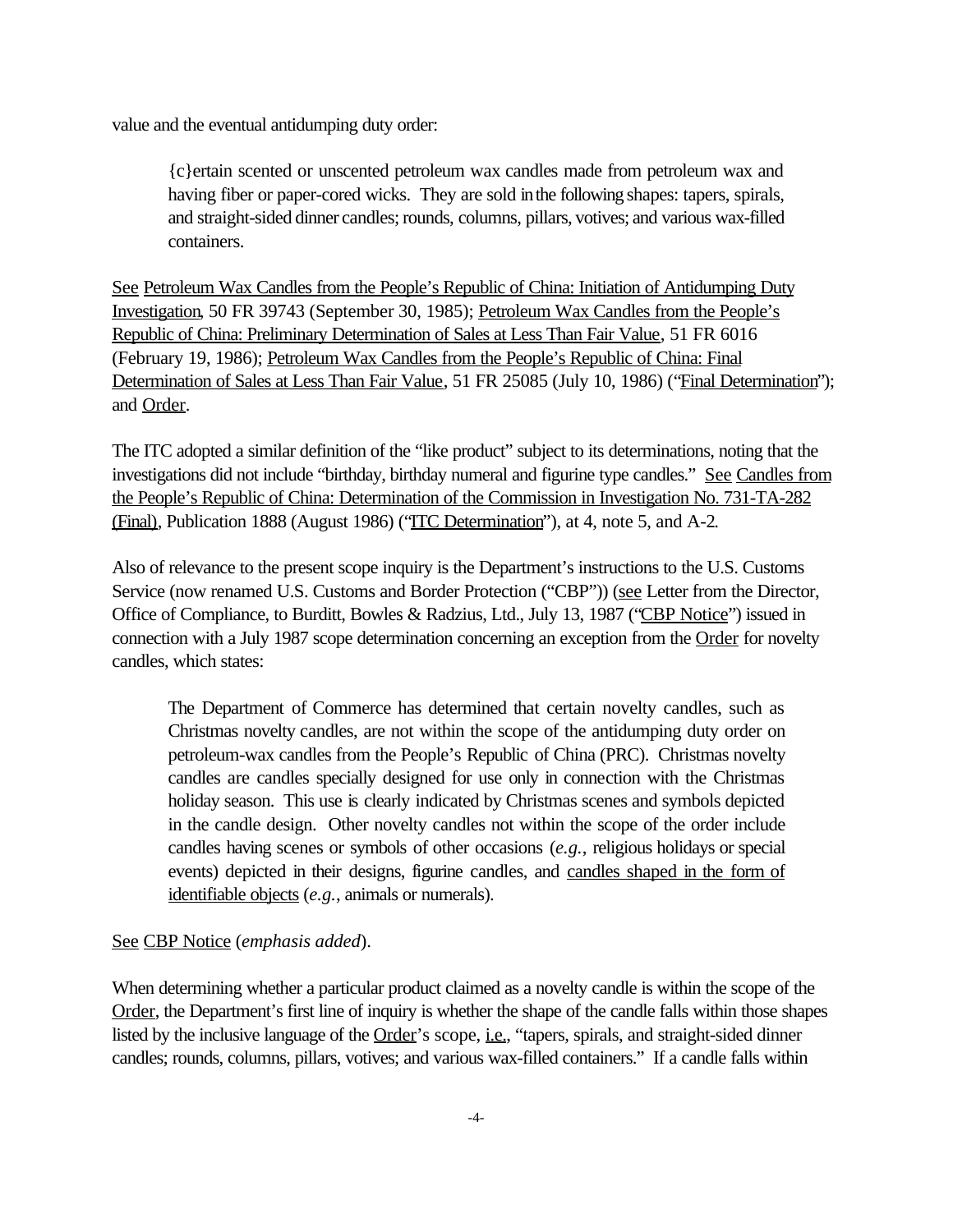one of the above-delineated shapes, it will be determined to be within the Order's scope. Candles of a shape not listed by the inclusive language of the Order's scope will then be evaluated to determine whether they are "scented or unscented petroleum wax candles made from petroleum wax and having fiber or paper-cored wicks."

In November 2001, the Department changed its practice on the issue of candle shapes. See Final Scope Ruling – Antidumping Duty Order on Petroleum Wax Candles From the People's Republic of China (A-570-504); JCPenney (November 9, 2001) ("JCPenney Ruling"). In this ruling, the Department reviewed the text of the scope of the Order, beginning with the text of the first sentence of the scope which covers "{c}ertain scented or unscented petroleum wax candles made from petroleum wax and having fiber or paper-cored wicks." See Order. The text following this broad inclusive sentence provides a list of shapes; this list is not modified by any express words of exclusivity. The result of our prior practice of not including within the scope of the Order candles of a shape other than those specifically listed in the Order was inconsistent with the fact that the candles were "scented or unscented petroleum wax candles made from petroleum wax and having fiber or paper-cored wicks."<sup>2</sup> In the JCPenney Ruling, the Department determined to revise this practice because it had the effect of narrowing the broad coverage of the first sentence of the Order's scope. The list of shapes in the second sentence of the Order's scope does not provide a textual basis for such a narrowing of the coverage of the first sentence of the Order's scope. Accordingly, to give full effect to the first sentence of the inclusive language of the scope, the Department now will normally evaluate whether candles of a shape not listed by the inclusive language of the Order's scope are scented or unscented petroleum wax candles made from petroleum wax and having fiber or paper-cored wicks.

This approach of evaluating such candles in light of the entire text of the Order's scope is consistent with the opinion of the Court of International Trade ("CIT"), noting that a better approach in scope rulings is to avoid subjective issues of intent and, instead, look to the petition's language to determine whether the class or kind of merchandise at issue was expressly included. Duferco Steel, Inc. v. United States, 146 F. Supp. 2d 913 (May 29, 2001) ("Duferco Steel"). Such an approach is a departure from past CIT precedent that required the Department to give ample deference to the NCA's intent when examining a petition's description of the subject merchandise. See, e.g., Torrington Co. v. United States, 995 F. Supp. 117, 121 (CIT 1998).

Although the specific scope decision in Duferco Steel has been overturned by the United States Court of Appeals of the Federal Circuit ("CAFC") in Duferco Steel, Inc. v. United States, 296 F.3d 1087

<sup>&</sup>lt;sup>2</sup> See, e.g., Final Scope Ruling - Antidumping Duty Order on Petroleum Wax Candles From the People's Republic of China (A-570-504); Endar Corp. (January 11, 2000) ("Endar") ("dragonfly" candle, in the shape of a rough-hewn stone with a dragonfly carved on top, not within scope because it is of a shape not listed by the scope), and Final Scope Ruling – Antidumping Duty Order on Petroleum Wax Candles From the People's Republic of China (A-570-504); American Drug Stores, Inc. (March 16, 1998) (sphere or ball-shaped candle not within scope because it is a shape not listed by the scope).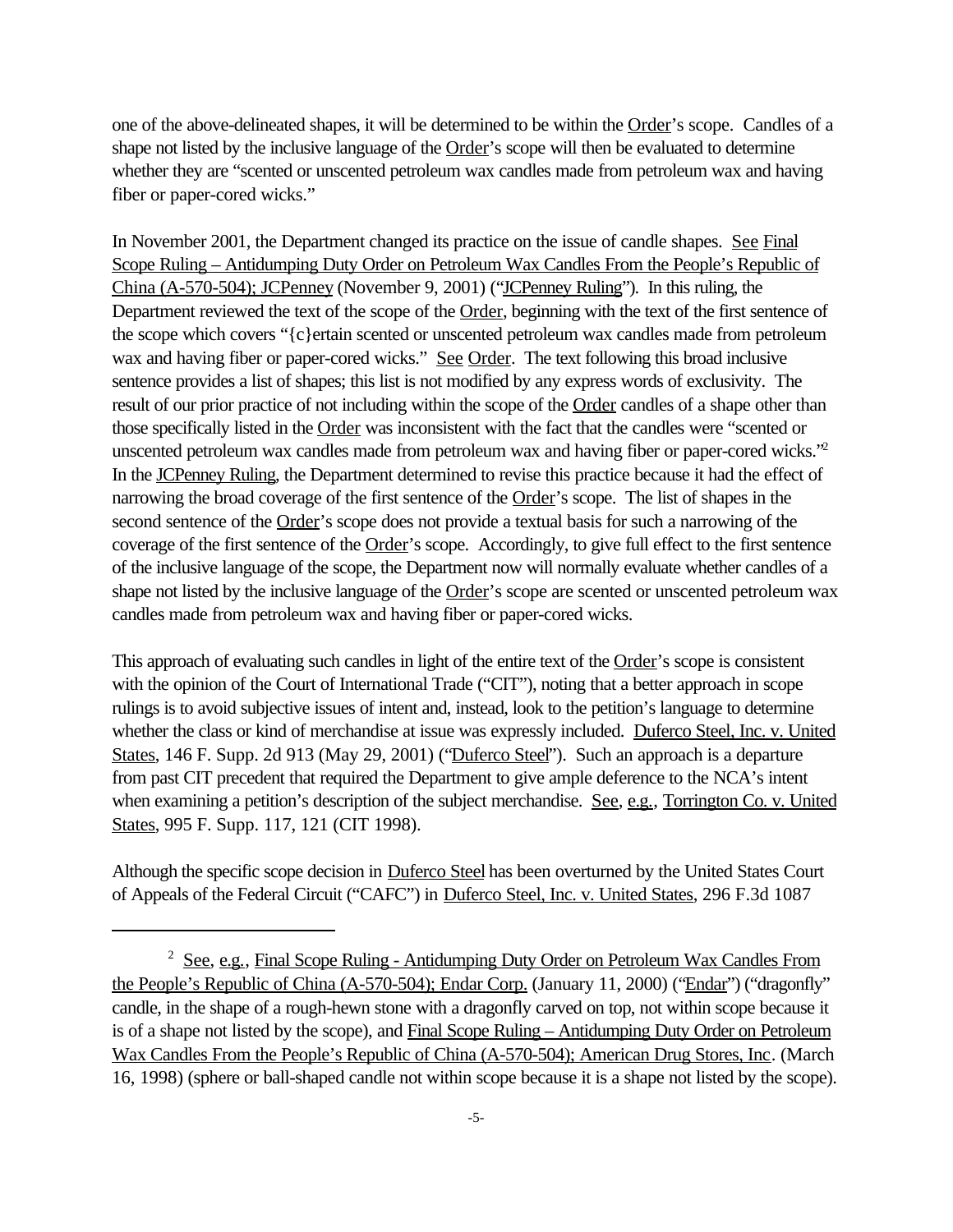(Fed. Cir. 2002) ("Duferco Steel II"), we do not believe that the CAFC's decision undermines the Department's decision in the JCPenney Ruling. The plain language of the scope of the Order clearly states "{c}ertain scented or unscented petroleum wax candles made from petroleum wax and having fiber or paper-cored wicks . . . sold in the following shapes: tapers, spirals, and straight-sided dinner candles; rounds, columns, pillars, votives; and various wax-filled containers" are included within the scope of the Order. Thus, the Order offers a descriptive list of the shapes of candles included within the Order, but, as the courts have recognized, there is no requirement that every single product covered must be identified in the scope. More specifically, the CAFC has stated that "the petitions that led to the issuance of the order did not need to specifically identify the {product} in order to cover {it}; our precedent, to say nothing of the regulations, makes clear that neither a petition nor an antidumping or countervailing duty order requires that level of specificity."<sup>3</sup> The CAFC further stated "{a}s a matter of law, a petition need not list the entire universe of products . . . in order {for the petition} to cover those products.<sup>"4</sup> Thus, as applied to this Order, there is no requirement, nor is it possible, for all the shapes of candles to be listed.<sup>5</sup> In fact, if the list were exhaustive, there would have been no need for the Department to render a decision on novelty candles or any other candle that was not explicitly listed as a shape in the scope of the Order. However, the Department did render the novelty candle exception that offered a narrowly construed exception, leaving all other petroleum wax candles from the PRC covered by the Order.

If the Department determines that the candle is made from petroleum wax and has a fiber or papercored wick, but the candle possesses characteristics set out in the CBP Notice, it will not fall within the scope of the Order. In order for a candle to qualify for this exception, the characteristic which is claimed to render it a novelty candle (i.e., the shape of an identifiable object or a holiday-specific design) should be easily recognizable in order for the candle to merit not being included within the scope of the Order. Specifically, among other determining factors, the Department will examine whether the characteristic is identifiable from most angles and whether or not it is minimally decorative, e.g., small and/or singularly placed on the candle. If the identifiable object or holiday-specific design is not identifiable from most angles, or if the design or characteristic is minimally decorative, the Department may determine that the candle is included within the scope of the Order. See Final Scope Ruling – Antidumping Duty Order on Petroleum Wax Candles From the People's Republic of China (A-570-504); JCPenney Purchasing Corp. (May 21, 2001) ("JCPenney Corp. Ruling"); Final Scope Ruling – Antidumping Duty Order on Petroleum Wax Candles From the People's Republic of China (A-570-504); San Francisco Candle Co. (Feb. 12, 2001) ("SFCC"); and Endar. If a candle does not

 $4 \underline{\text{Id}}$ .

<sup>3</sup> Novosteel SA v. United States, 284 F.3d 1261, 1264 (Fed. Cir. 2002).

<sup>&</sup>lt;sup>5</sup> See Petroleum Wax Candles from China, USITC Pub. No. 3226 Investigation No. 731-TA-282 (Review) (August 1999) ("USITC Pub. No. 3226"), at 18 ("Candles come in a wide variety of shapes and sizes. Major U.S. candle manufacturers reportedly will offer 1,000 to 2,000 varieties of candles in their product lines.").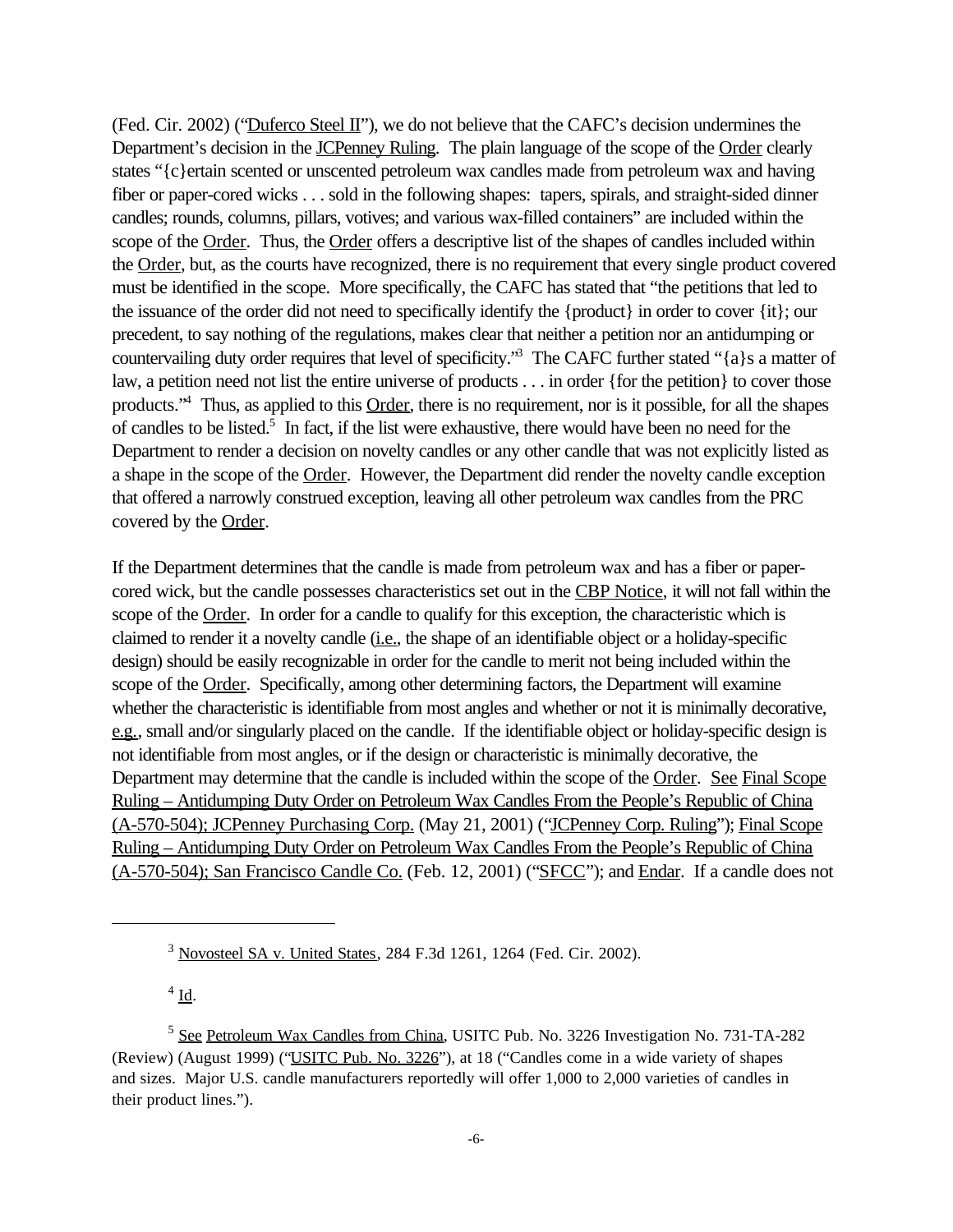possess the characteristics set out in the July 1987 novelty candle exception, and it is a scented or unscented petroleum wax candle made from petroleum wax and having fiber or paper-cored wick, the Department will determine that the candle is within the scope of the Order.

### **Analysis**

With respect to the instant request, we find that for the reasons outlined below, Coppersmith's "Xmas" JOY" candles fall within the scope of the Order, because they are not identifiable as a holiday design from multiple angles and, therefore, do not qualify for the novelty exception.

Coppersmith contends that the subject "Xmas JOY" petroleum wax candles are novelty candles associated with Christmas. Coppersmith's "Xmas Joy" candles consist of three individual blocks of candles, each with the letter "J," "O," or "Y", respectively, on two sides, that when properly arranged, spell "JOY." Additionally, "Merry X'mas" appears on one side of each of the three blocks and the fourth side remains blank. However, although the words "Merry X'mas" and "JOY" appear on the candles, they are not visible from all angles of the candles and thus the candles do not qualify for the novelty exception. We find that the words are not visible from multiple angles given that the blocks must be properly aligned to spell "JOY" and the blocks could be arranged so that a blank side appears rather than the letter. For example, if the three blocks are placed together on its base with the word "Merry X'mas" not facing outward, the word "JOY" would be misspelled. Because the positioning of the individual candle blocks can be manipulated to hide the words "Merry X'mas" and misspell "JOY," which is not a word solely attributed to the Christmas holiday, we find that the candles are not identifiable as a holiday candle from multiple angles. Therefore, for the above reasons, the "Xmas JOY" candles are included within the scope of the Order.

Additionally, the Department notes that a candle containing similar markings and features, such as the word "JOY," has already been found to be within the Order by the Department in a previous scope ruling. See Final Scope Ruling Meijer Inc. (Meijer) (December 15, 1997).

#### **Summary**

We disagree that the "Xmas JOY" candles are specific to a certain holiday or special event. We, therefore, find that these candles are included within the scope of the Order. This conclusion is consistent with the scope of the petition, the initial investigation, the determinations of the Secretary (including prior scope determinations), and the ITC.

#### **Recommendation**

Based on the preceding analysis, we recommend that the Department find that Coppersmith's "Xmas JOY" candles fall within the scope of the Order. If you agree, we will send the attached letter to the interested parties, and will notify CBP of our determination.